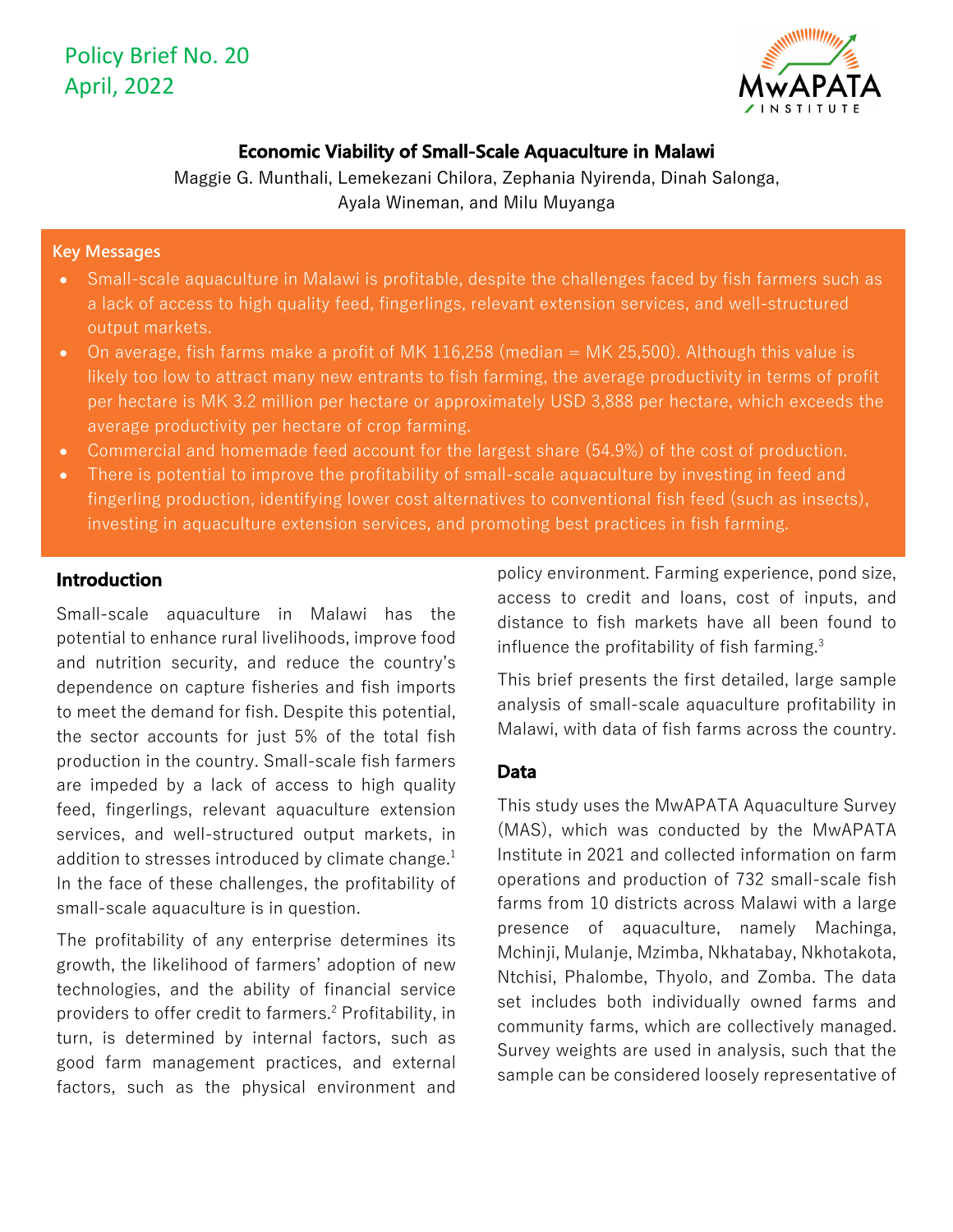the population of small-scale fish farms in these districts.

# **Measurement of farm profits**

We use Gross Margin Analysis to determine the profitability of the aquaculture enterprise for smallscale fish farmers. The gross margin of a fish farm is calculated using the following formula:

$$
GM = TR - TC \tag{1}
$$

where  $GM$  is the annual gross margin (profit), TR is the total revenue, and  $TC$  is the total cost of production.

Total revenue  $(TR)$  is the value of fish production, inclusive of all that was harvested in the year-long reference period. Fish that were consumed, gifted, or lost are valued at the median per-kilogram price observed for a given species for the smallest geographic unit for which at least 10 sales were observed in the data set. Total cost  $(TC)$  includes variable costs such as the cost of fingerlings, feed (commercial and homemade), fertilizer (organic and inorganic), lime, medication, energy (used for homemade feed preparation), hired labor, and transport. Fixed costs are not accounted for in this analysis, though these seem to be marginal, based on respondents' estimates of the costs incurred when establishing their farms. It must be noted that only pecuniary costs are considered in this analysis; thus, expenditures on hired labor are included while the value of family labor is not.

Profits are calculated at the farm level and are also scaled down to determine the profits of a typical pond. The analysis is also disaggregated by region, farm type, production system, fish species, and the production of fish versus fingerlings.

## **Results**

Most fish farms (81.5%) realized positive profits, with a mean of MK 116,258 and a median of MK

25,500 (**Error! Reference source not found.**). This implies that small-scale fish farming is profitable in Malawi. When this profit is scaled to the size of a "typical" pond (with an average size of 299.5  $m^2$ ), the average pond-level profit was MK 97,041. This is equal to MK 3.2 million per hectare or approximately USD 3,888 per hectare, which far exceeds the per-hectare value of crop production in Malawi for maize, soya beans, groundnuts, and pigeon peas.4

Feed (both commercial and homemade) accounted for the largest share of average production costs (54.9%), while hired labor accounted for 12.0%, fingerlings accounted for 11.0%, fertilizers accounted for 7.2%, and other costs were smaller. It follows that the cost of fish feed, fertilizer, fingerlings, and hired labor are important factors to consider when venturing into fish farming.

Variation in the gross margin of fish farming may be due to differences in fish species cultivated, stocking rates, types and rates of inputs used, production of fish versus fingerlings, pond size/farm size, and various challenges faced by fish farmers. Farmers devoted some ponds primarily to fingerling production (with some fish also produced) and others primarily to the production of fish (with some fingerlings also produced). When ponds devoted primarily to these two purposes are treated as two separate enterprises, the average gross margin for fingerling production was over four times that of fish production. However, these two activities had roughly equal returns per typically sized pond.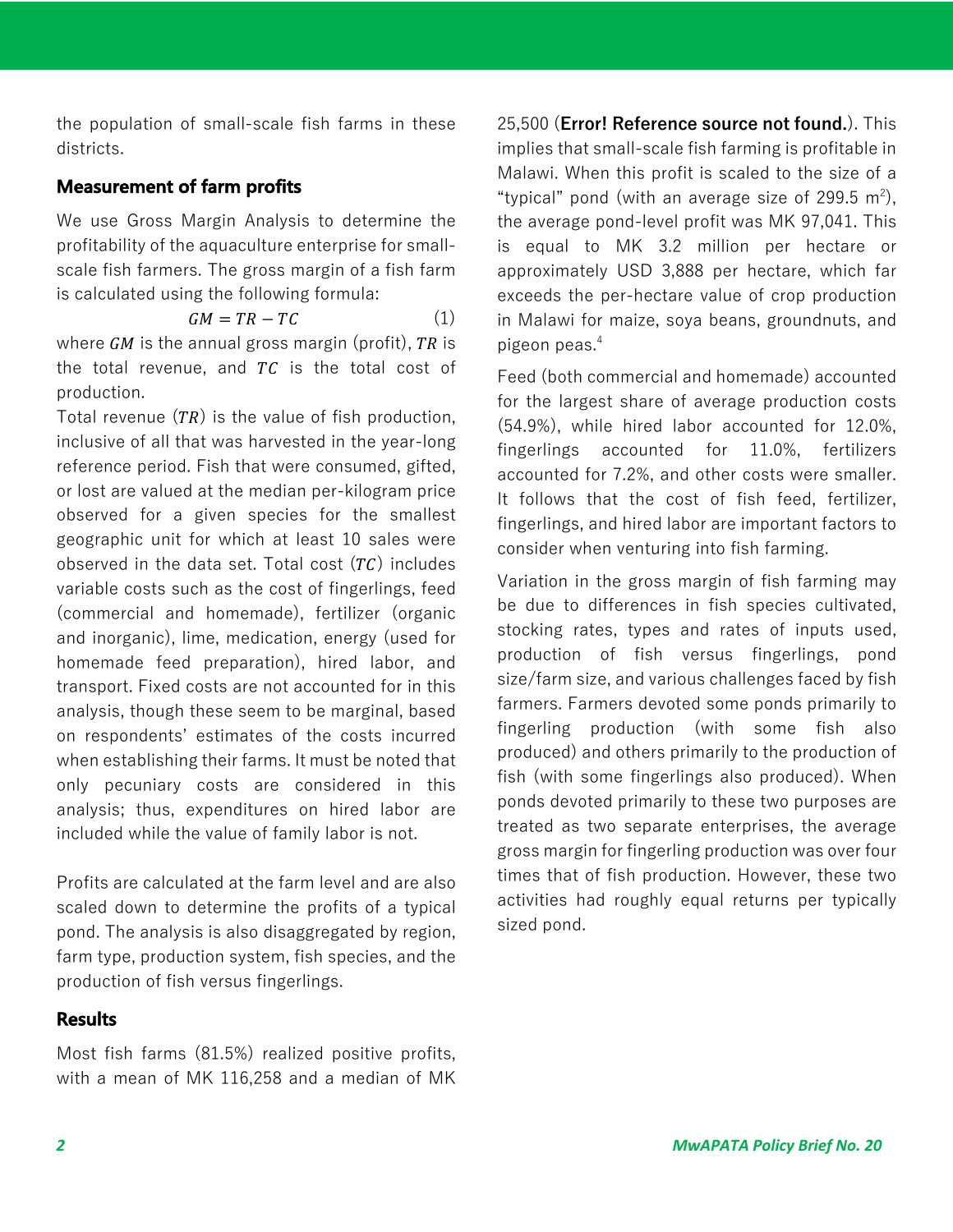|                      | All production |           | <b>Fish production</b> |           | <b>Fingerling production</b> |           |
|----------------------|----------------|-----------|------------------------|-----------|------------------------------|-----------|
|                      | Mean           | % of cost | Mean                   | % of cost | Mean                         | % of cost |
| Harvest value        | 147,027        |           | 139,770                |           | 206,269                      |           |
| Fingerling revenue   | 18,744         |           | 6,030                  |           | 339,164                      |           |
| TR                   | 165,444        |           | 145,799                |           | 545,433                      |           |
| Commercial feed      | 11,752         | 23.9      | 9,842                  | 22.5      | 51,773                       | 39.4      |
| Homemade feed        | 15,224         | 31.0      | 14,906                 | 34.0      | 9,851                        | 7.5       |
| Energy cost          | 18             | 0.4       | 187                    | 0.4       | 0                            | 0.0       |
| Organic fertilizer   | 1,318          | 2.7       | 1,254                  | 2.9       | 1,838                        | 1.4       |
| Inorganic fertilizer | 2,211          | 4.5       | 1,956                  | 4.5       | 6,969                        | 5.3       |
| Lime                 | 1,419          | 2.9       | 1,197                  | 2.7       | 6,030                        | 4.6       |
| Medication           | 0              | 0.0       | $\Omega$               | 0.0       | 0                            | 0.0       |
| <b>Fingerlings</b>   | 5,417          | 11.0      | 4,555                  | 10.4      | 23,374                       | 17.8      |
| <b>Hired labor</b>   | 5,924          | 12.0      | 5,016                  | 11.4      | 15,147                       | 11.5      |
| Other inputs         | 2,873          | 5.8       | 1,838                  | 4.2       | 12,091                       | 9.2       |
| Transport            | 3,215          | 6.5       | 3,070                  | 7.0       | 4,298                        | 3.3       |
| TC                   | 49,186         |           | 43,821                 |           | 131,370                      |           |
| GM (TR-TC)           | 116,258        |           | 101,979                |           | 414,063                      |           |
| $GM/299.5 m2$ pond   | 97,041         |           | 99,177                 |           | 92,780                       |           |
| <b>Observations</b>  | 732            |           | 728                    |           | 24                           |           |

Table 1. Gross margins and productivity of fish farming in Malawi (mean values, MK)

Source: MAS 2021

The same analysis for different farm categories is presented in **Error! Reference source not found.**2. Individually owned farms had much higher average gross margins and profits per typically sized pond (MK 128,012 and MK 108,525) than community fish farms (MK 38,876 and MK 21,945). Note, however, that this analysis implicitly assigns no value to household labor.

On average, farms that followed production cycles incurred much higher costs than those that practiced continuous production, but they also saw higher annual profits per typically sized pond (MK 101,980, compared to MK 95,274). With regard to farm size, it is not surprising that smaller farms tended to have much smaller gross margins. However, there is an inverse relationship between farm size and productivity (profits per typically sized pond). Specifically, average profits per pond were higher on farms of  $0-200$  m<sup>2</sup> (MK 126,057) than those of 200–1,000  $m^2$  (MK 63,238) or those larger than  $1,000 \text{ m}^2$  (MK 96,165).

As shown in **Error! Reference source not found.**, the profit per typically sized pond in the Southern Region was much higher (at MK 112,956) than in the Central (MK 75,784) or Northern (MK65,560) Regions. This is partly explained by higher water temperatures in the south of the country, as well as a small outbreak of Epizootic Ulcerative Syndrome (EUS) in the Central region.

This analysis is repeated at the species level (Table 2). As multiple species can share a pond, the costs of pond-level inputs are divided equally amongst the species. Average productivity (gross margin per typically sized pond) was highest for chambo (MK 105,517), followed by chilunguni (MK 84,957).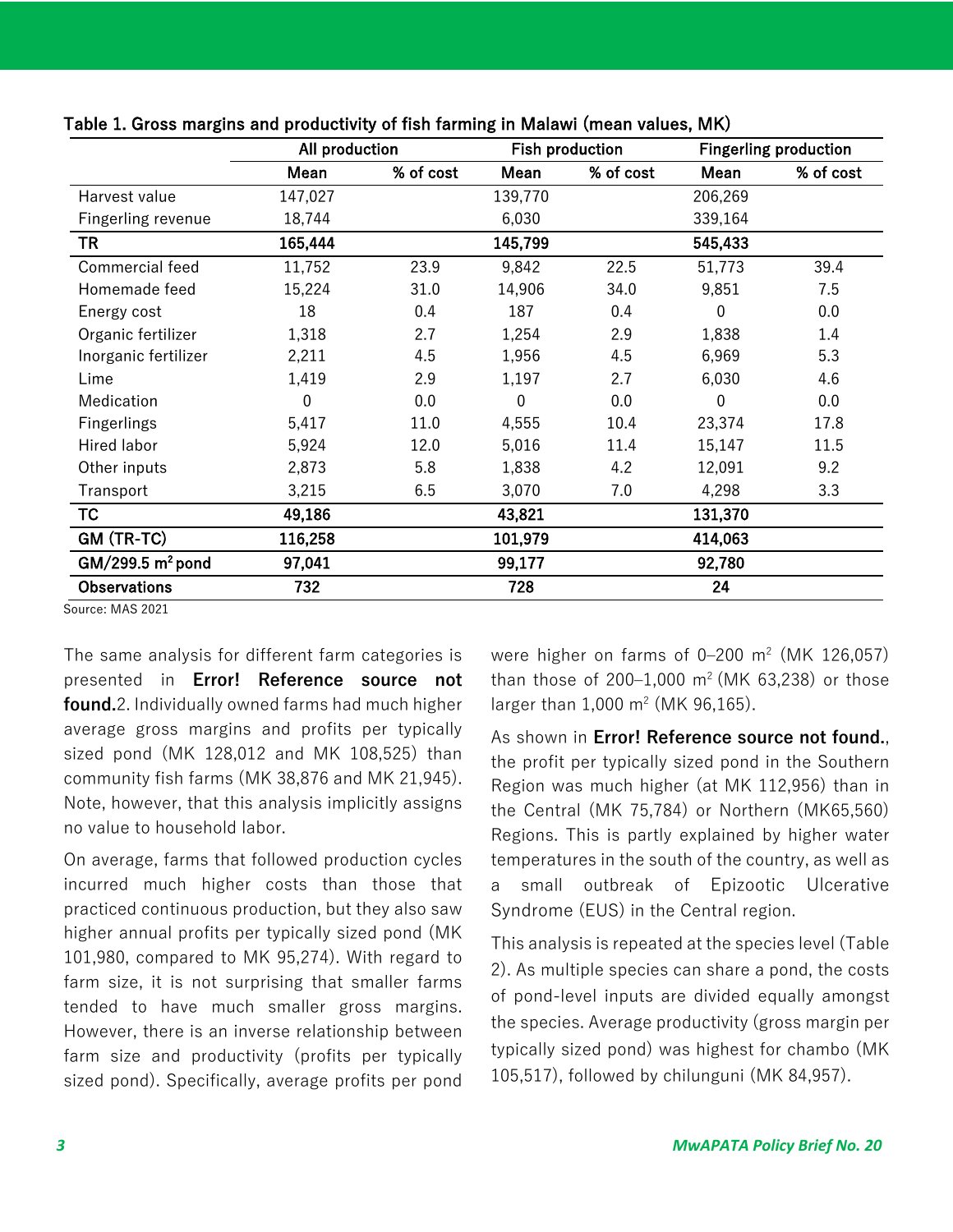|                          | Gross margin | GM per pond of  |  |
|--------------------------|--------------|-----------------|--|
| Category                 | (MK)         | size 299.5 $m2$ |  |
| By farm type             |              |                 |  |
| Individually owned       | 128,012      | 108,525         |  |
| Community farm           | 38,876       | 21,945          |  |
| By production system     |              |                 |  |
| Continuous production    | 62,765       | 101,980         |  |
| <b>Production cycles</b> | 262,509      | 95,274          |  |
| By species               |              |                 |  |
| Makumba                  | 79,440       | 79,146          |  |
| Chilunguni               | 106,113      | 84,957          |  |
| Chambo                   | 54,942       | 105,517         |  |
| Mlamba                   | 247,884      | 66,051          |  |
| By region                |              |                 |  |
| Southern Region          | 124,487      | 112,957         |  |
| <b>Central Region</b>    | 47,502       | 75,784          |  |
| Northern Region          | 142,083      | 65,560          |  |
| By farm size             |              |                 |  |
| $0 - 200$ m <sup>2</sup> | 34,516       | 126,057         |  |
| 200-1,000 m <sup>2</sup> | 91,771       | 63,238          |  |
| $>1,000$ m <sup>2</sup>  | 693,008      | 96,166          |  |

Table 2. Gross margins for various categories (mean values)

Source: MAS 2021

#### **Conclusion and recommendations**

Results show that small-scale fish farming in Malawi is generally profitable, although the total annual production of most fish farms is low. We recommend the following for small-scale aquaculture development in Malawi:

Promote best practices in fish farm management and invest in aquaculture extension services. Small-scale fish farmers can expand their profits by following recommended fish farming practices, such as practicing a system of production cycles rather than continuous production. Relatedly, the survey team observed a need to train more fisheries and aquaculture extension agents with expertise and technical know-how specific to fish farming.

Improve access to high quality fish feed and consider lower cost alternatives to conventional fish feed. There is a need for Malawi to manufacture its own floating (commercial) feed so that it will be affordable and widely accessible. The Centre of Excellence for Aquaculture and Fisheries Science (Aquafish) at LUANAR, the National Aquaculture Centre (NAC), and MALDECO Fisheries can potentially manufacture floating feed if they are properly equipped and capacitated. There is also a need to explore the cost effectiveness of alternative types of fish feed, such as Black Soldier Fly (BSF).

Encourage fish farmers to embrace farming as <sup>a</sup> business. Although the quantities produced on small-scale fish farms in Malawi tend to be low, small-scale farming can serve as an entry to commercial aquaculture. There is therefore a need for farmers to regard fish farming as a profitable business. Along these lines, small-scale fish farmers with entrepreneurial characteristics can be considered "fishpreneurs"5 whose ambitions

### *This Policy Brief is not for citation. For additional resources and to cite this work, please refer to:*

Munthali, M.G., Chilora, L., Nyirenda, Z., Salonga, D., Wineman, A., & Muyanga, M. 2022. Challenges and Opportunities for Small-scale Aquaculture Development in Malawi. MwAPATA Institute Report. Lilongwe, Malawi.

Available at: www.mwapata.mw/reports

#### should be cultivated.

- 1. Munthali, M.G., Chilora, L., Nyirenda, Z., Salonga, D., Wineman, A. & Muyanga, M. (2022). Challenges and opportunities for small-scale aquaculture development in Malawi (Report). MwAPATA Institute.
- 2. Sserwambala, S. P. K. (2018). Viability of fish farming in Uganda. United Nations University Fisheries Training Programme Final Project Report.